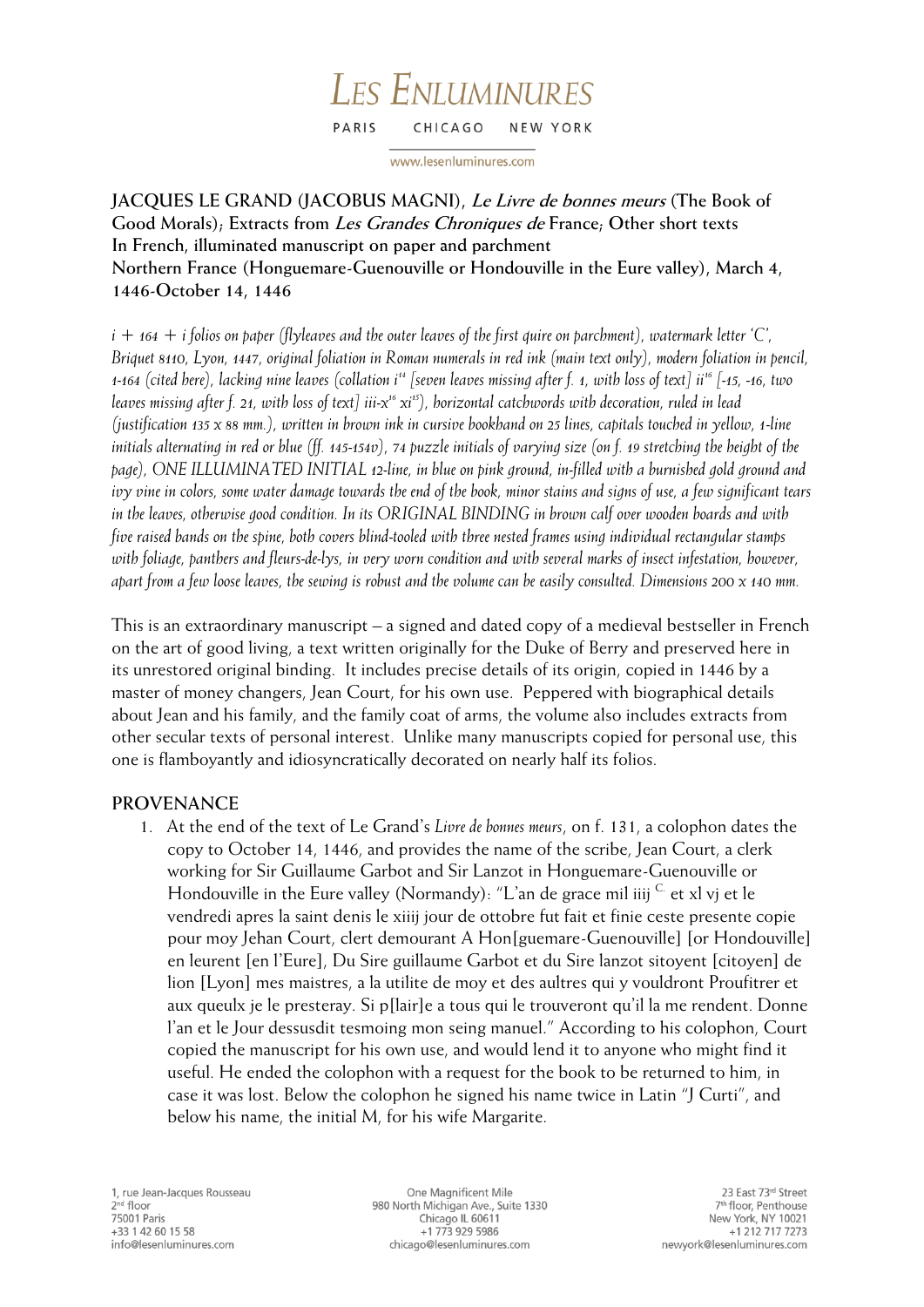The colophon following the extracts from *Les Grandes Chroniques* and the verses (f. 160v) indicates that these texts were copied first (although they were bound at the end of the book). Court finished copying them on March 4, 1446, on the birth date of his sister, Amélie (born at midnight): "Si finest le content du cors et de l'ame pour moy Jehan court clert Le iiij<sup>e</sup> jour de mars l'an mil iiij  $\mathrm{c}$  et xl vj. Et celly jour naquit ma suer qui s'apelle amely, le nom de ma dame, a heure de mynuit".

Jean Court is identifiable as the "maître des changeurs" recorded in Lyon in 1452, and his master, Guillaume Garbot, is documented as "maître des notaires" in Lyon in 1433 and 1451 (Monfalcon, 1866, 8, p. 8). Six years before his posting in Lyon, when he wrote our manuscript, he was working for Garbot in Normandy in the Eure valley, as he clearly states in the colophon. The town he abbreviates as "Hon" is either Honguemare-Guenouville or Hondouville. Court's profession as a master of the money changers explains the choice of the extracts from *Les Grandes Chroniques*, concerning the conviction of the Templars. It was the Templars who provided the service of money changing, i.e. loans, for pilgrims to the Holy Land. Perhaps his family even had ancestors who were Templars.

Other personal events were also recorded in the book. Above the colophon on f. 131, was noted the birth of Jean's daughter, Louisa, on 12 November 1472, also naming the godfather, Louis Court, his cousin, and the priest, André Labatssa (?): "L'an de grace mil iiij C septante et deux le post lendemain saint martin xii jour de novembre nayst loysa filla de jehan court et fut son parant messir loys court son cosin et messir aurd [André?] vicaire Labatssa [?]". On f. 145 Court added another signed note dated 1472, and on f. 133v he recorded the birth on June 18, 1486 of his son, Lyonart. From this note we also learn that Jean's wife was called Margarite and that it was Laurent Bazo who baptized Lyonart. Either Jean fathered children quite late in his life, or his son, also called Jean, wrote these inscriptions. The names "Jehant" and "IEHANE" appear in the lower margin of f. 38 (late  $15<sup>th</sup>$  century).

A Jean de la Court is listed as a copyist for Jeanne de Laval (1433-1498), the second wife of Rene Duke of Anjou and Lorraine, titular king of Naples; they were married in 1454 (Bénédictins de Bouveret, 1967, vol. 3, no. 10195, citing Bradley, 1830-1916, vol. 2, p. 135 [*sic*, actually p. 185]); whether this is our scribe is open to question.

The family coat of arms was drawn in colors on five leaves in the book, incorporated into the decoration around the catchwords and rubrics. These arms appear in two main variations, *d'or chargé de trois étoiles d'azure* on ff. 24, 82v, 130v, and *d'or chargé de trois étoiles de gueules* on ff. 7v, 82v. The variation with three blue stars on gold ground is part of the arms (chef) of the de Court family of Ile-de-France (Rietstap, 1950, vol. I, p. 474). His arms are found on the pages with Le Grand's text, next to the rubrics introducing chapters about chaste life (f. 24, *Comment abstinence est cause de pluseurs biens*; around the arms is penwork that includes the French royal fleur-de-lis) and marriage (f. 82v, *Comment l'on doit gouverner et maintenir en mariage*; here the arms are painted twice, with red and blue stars). The arms are also found next to the catchword "L'omme orgeuilleux" about the proud man who, like a rebel, rises higher than he should (f. 7v), and around the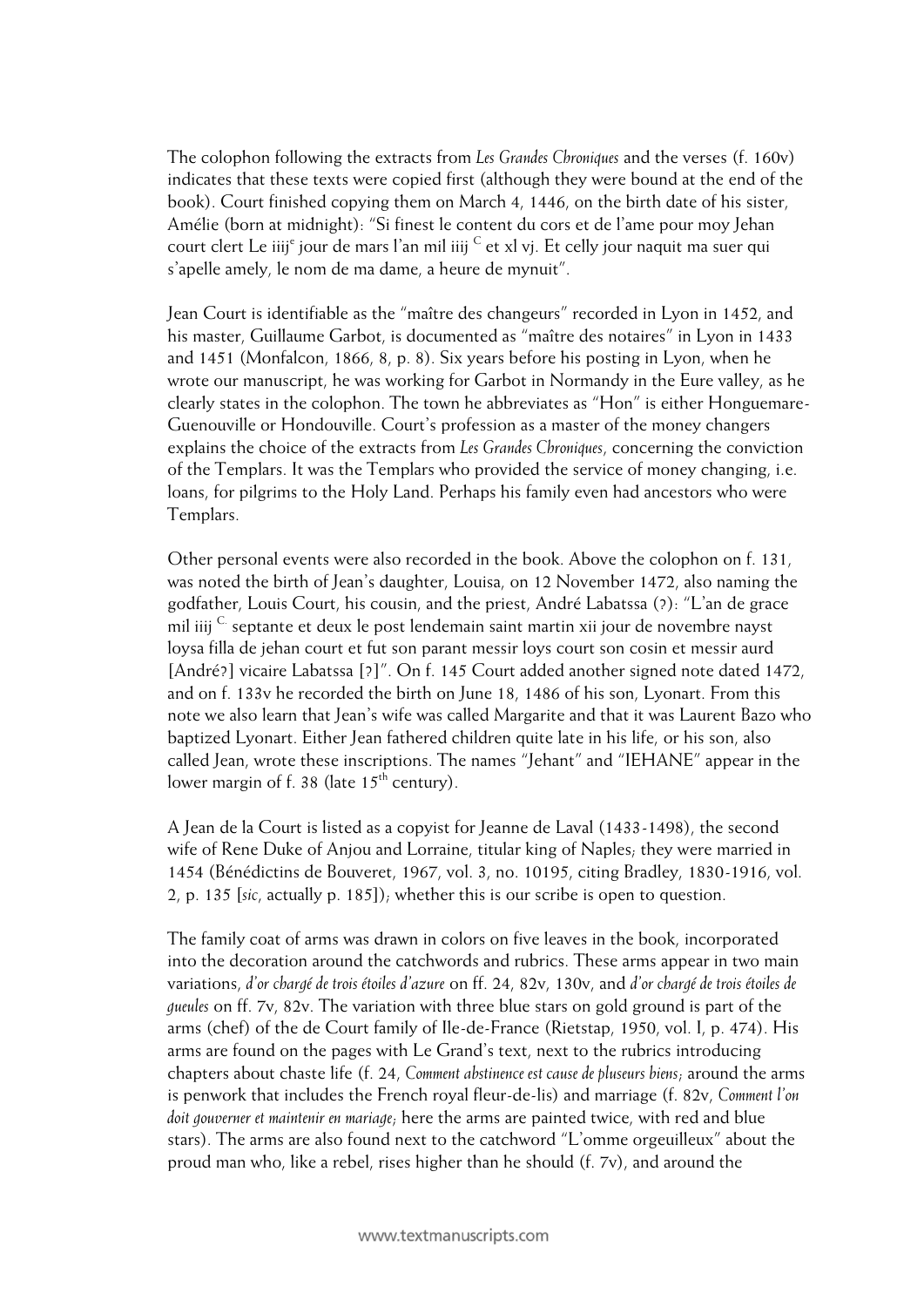catchword "Il que antoine" in a passage about Marc Antony's love for Cleopatra (f. 69v, in chapter 11 of part two, *Comment les princes doivent estre sobres et chastes*; a single star on yellow ground). The arms were also drawn in the lower margin of the penultimate leaf of this text, in the last chapter discussing how one should think about Judgment Day (f. 130v). Above this last occurrence of the arms are the initials 'M' and 'C' for Margarite Court.

Manicules (pointing hands) are drawn in the margins; for example, one draws attention to the passage about living a chaste life, in which Seneca states that eyes are the messengers of all vices: "Et seneque en son livre des remedes dit que les yeulx son[t] messangiers de tous vices" (f. 27v, chapter 12 in part 1, Comment on doit vivre chastement). Another manicule, drawn within a crown, highlights a passage about the importance of humility for a prince (f. 65v, chapter 10 in part 2).

2. Soon thereafter, in the fifteenth century, the manuscript passed to a descendant, Martine Court, who wrote an ownership inscription on the last leaf of the book, f. 164v: "Ce livre est a moy martine curt qui le trouvera le moy Randera je po[...?] y le vin martine cur[t]". She promised to offer wine to anyone who might find and return the manuscript to her, in case it was lost. Below the inscription she drew in the brown ink of the inscription her coat of arms bearing three stars, flanked by her initial and her family name "m curt".

# **TEXT**

ff. 1r-v, incipit, "Cy commence la table du livre intitule de bonnes meurs le quel livre est divisies en deux parties dont le premier parle du Remede qui est contre les sept pechies mortelx, Et la seconde partie parle des trois estas du monde. Et premierement le premier chapitre de la premier partie parle commant orgueil desplaist a dieu."

Table of chapters with the first 16 chapter headings of part one, now ending imperfectly, and lacking seven leaves after f. 1, which contained the rest of the chapter list, and the first chapter (*Comment orgueil desplaist a Dieu*) and the beginning of the second chapter (*Comment orgueil avugle l'entendement*) of the text (see below).

ff. 2-131, incipit, "//en nostre sauveur Ihesu crist le quel pour nous sauver et guerir veult descendre du ciel et petit devenir Et pour tant se tu ne veulx en suyre ton humble serviteur..."; (f. 3) "Comment orgueil [cancelled] humilite fait que l'omme se cognoit et donne a chascun cognoissance De soy mesmes. Humilite donne a homme cognoissance de soy mesmes …"

Jacques Le Grand, *Le Livre de bonnes meurs*, beginning imperfectly midway through the second chapter of the first part, with chapters 2-16 of the first part (ending on f. 46) and chapters 1-25 of the second part, which is complete. There is a modern edition by Evencio Beltran (1986), based on the presentation copy dated 1410 and offered to Jean de Berry, Paris, Bibliothèque nationale de France, MS fr. 1023.

Two leaves are missing after f. 21, which contained the entire chapter 9 (*Comment nul ne doit estriver ne noises engendrer ou esmouvoir*) and the beginning of chapter 10 (*Comment on doit vivre sobrement*). Chapter 8 ends perfectly at the end of f. 21v. The interrupted text continues on f. 22 from the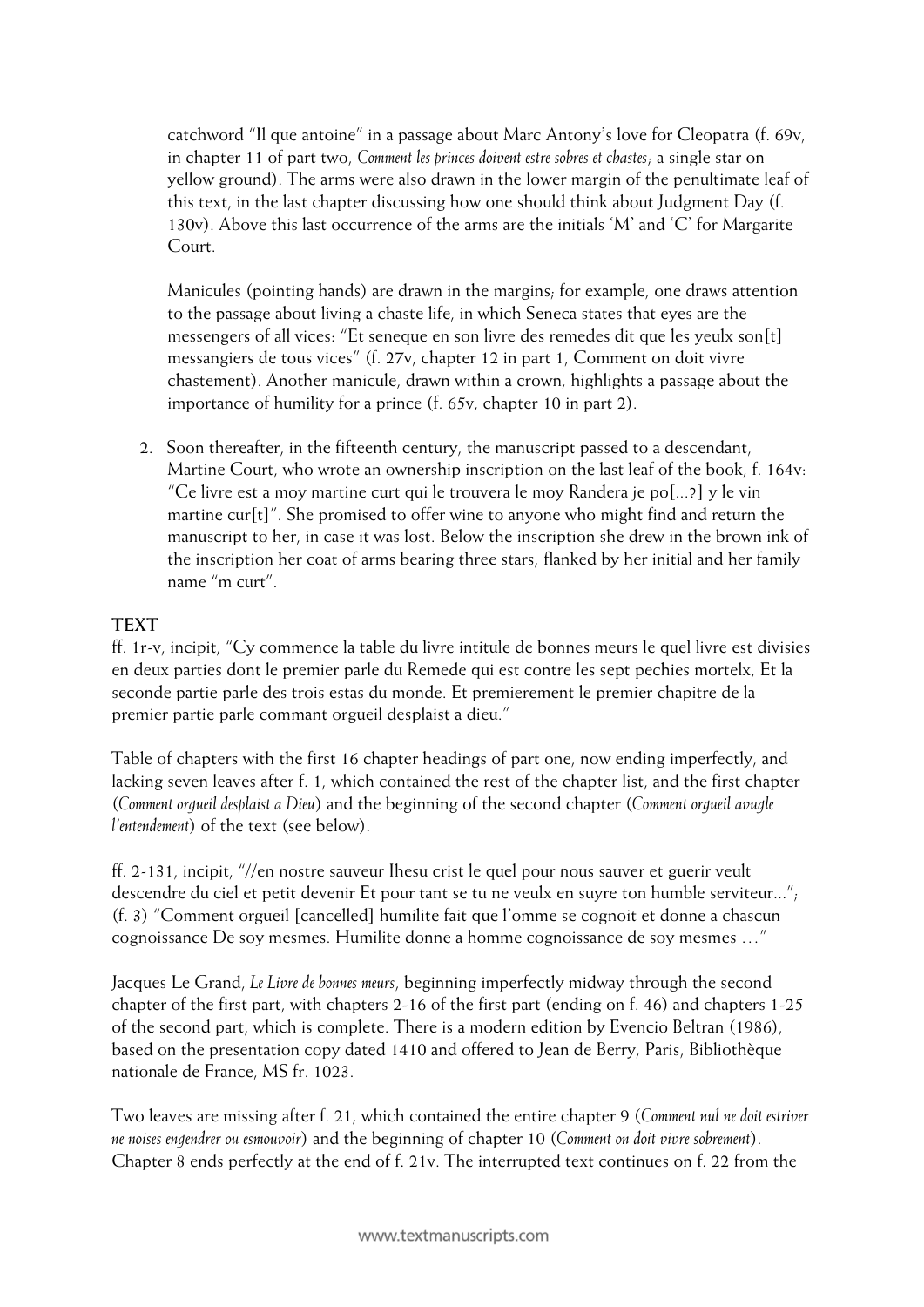passage in the beginning of chapter 10 referring to Lactantius explaining that poets call gluttony bestiality, for men who are gluttons live without reason and rule.

ff. 131v-133v, Christmas verses, incipit, "Noe noe... (f. 131v) / Conditor alme siderum... (f. 133)," also found in Brussels, Bibliothèque royale de Belgique, MS 19303 (Jonas database, Online Resources), preceded by two rubrics "Dieu aye l'ame qui la fet..." and "Foulz est stet la droyte voye...";

ff. 134-142v, extracts from *Les Grandes Chroniques de France* introduced by the rubric *Cy apres s'ensuyt autres bons enseignemans* (Here follows other good advice) and preceded by a poem, incipit, "Fons est qui stet la droyte voye..." (which was already announced by the rubric on f. 131v, there spelled with the variant "Fonlz"). These extracts include chapters about the conviction of the Templars in 1310, incipit, "En l'an de Nostre Seigneur mil iij<sup>C</sup> et X, soysante templiers et pluseurs aultres..." (ch. LXV; H. Champion, ed., *Les Grandes Chroniques* on Gallica, vol. 8, p. 272; Online Resources) and about King Philippe le Long condemning the leper whom he accused of having poisoned fountains and wells in 1321 (Champion, ed., vol. 8, p. 358);

ff. 142v-155, [moral verses giving guidance for life, apparently unique], incipit, "Garde d trois choses chiers divist / C'est du premier dont tu issist ...," *Deo gracias J. Curti*"; f. 143, [verses on the same theme, possibly also unique], incipit, "Apren si duras ...";

ff. 155-160v, moral verses about the body and soul, apparently unique, preceded by a rubric], *Si Apres s'ensuit ung example et le contenus Du corps et de l'ame*, incipit, "Seigneur Je vous veil Reconpter / pas vous ebatre et deporter ...".

ff. 161-164, [poem about the Christ and the Judgment, apparently unique], incipit, "A tous ceulx qui cest dit verzont / Et de bon cuer y entendront / Maude salu ..."; [f. 164v, blank];

Final flyleaf, fifteenth-century text (a legal act?) signed by Johannes de Columbelli, who was a lawyer at Joan of Arc's trial (1431).

# **ILLUSTRATION**

Jean Court most probably decorated the manuscript himself. A twelve-line painted initial filled with vine scrolls on a gold field begins the text on f. 1. Each chapter begins with a puzzle initial ornamented with elaborate penwork. The initials beginning the chapters on marriage (f. 83) and mortal sin (f. 109v) in *Le Livre de bonnes meurs* are decorated with oak leaves painted in green, as are the initials beginning the first four articles in the chapter about the trials of the Templars in Les Grandes Chroniques (ff. 135v-136). The paragraph marks (pieds-de-mouche) that introduce the chapter headings are also occasionally in red and blue and ornamented with elaborate penwork. The penwork profile faces ornament the chapter initials and the ascenders and descenders of letters on first and last lines of text; certain motifs such as the fish decorating the initial on f. 153v, are typical of manuscripts produced by notarial clerks.

Jacques Le Grand (c. 1360-c. 1415) studied theology in Paris and had become a well-known Augustinian preacher by the time he composed *Le Livre des bonnes meurs* in 1404. It is an adaptation in French of his main work, the *Sophilogium*, and corresponds to the last of its three parts, the knowledge of the three estates that make up society. Four years earlier around 1400, he had made the first part of his Latin work accessible to laymen in a French work entitled *Archilogue*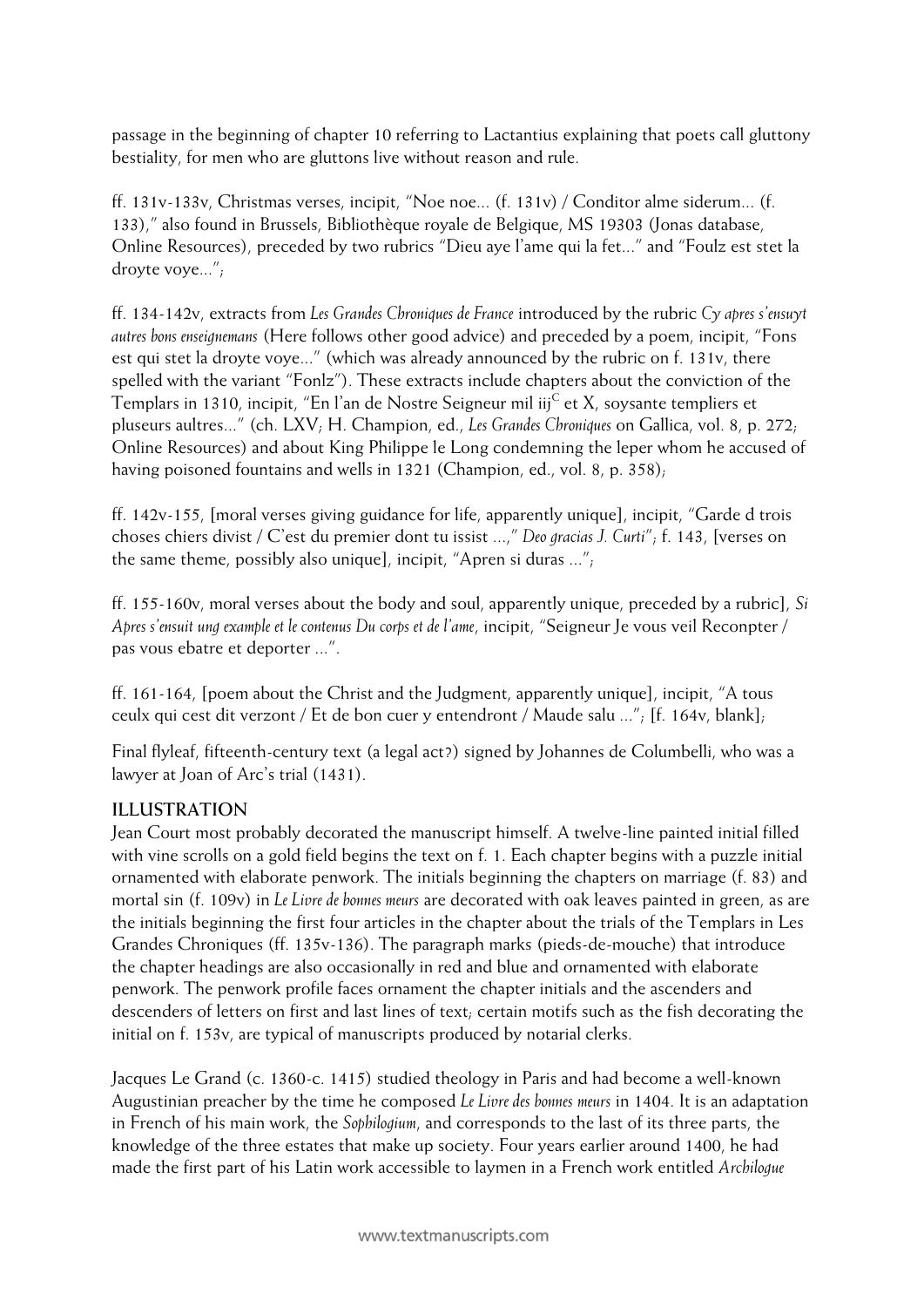*Sophie*. Le Grand composed a second version of *Le Livre des bonnes meurs*, which he dedicated and presented to Jean de Berry (1340-1416) in 1410. The work is an encyclopedic treatise, based on the classics and medieval theology, composed with the purpose of educating laymen and the ruling classes on how to live a morally correct life. Le Grand is among the leading early humanists in France.

*Le Livre des bonnes meurs* was immensely successful. It survives in eighty manuscripts, as well as twenty printed editions from the fifteenth and sixteenth centuries (in addition to our manuscript, 79 manuscripts are listed in the Jonas database; Online Resources). Pierre le Rouge first printed the text in 1479, and as early as 1487 William Caxton printed it in English. Two manuscripts at the British Library contain two other medieval translations of Le Grand's text into English (Harley MS 149 and Additional MS 5467). It was also translated into Middle Dutch (Wijsman, p. 5, Online Resources).

Our manuscript begins with the prologue, on f. 1, in which the author announces the division of the work in two parts. The wording corresponds exactly to Le Grand's prologue in the second version of 1410, as found in the copy presented to Jean de Berry, edited by Beltran. Whereas the duke's copy begins with the dedication, immediately preceding the description about the division of the work, it is not found in our copy. It was either omitted intentionally, or the text derives from an earlier version. Nothing is missing in the beginning of the manuscript before the prologue; the verso of the front flyleaf shows off-set of the first page, including the large opening initial for "Cy commence ..." In our manuscript the prologue is followed by the contents list of the first part (as in the duke's copy, with some slight differences in the wording), after which seven leaves are missing (see above, Text). As announced in the prologue, the first part of the work is on remedies against the seven deadly sins, and the second on the three estates of clergy, nobles and commoners. The final part, which was not mentioned in the prologue (nor in the prologue of the duke's copy), is on death and the end of time. This tripartite structure differs from the division into five parts in the four copies at the Vatican (and twelve further copies), studied by R. Straub in 1997. Straub identifies the five-part division as a characteristic of the first redaction of 1404 (Straub, 1997, p. 181), and our manuscript thus contains the second redaction of the text. However, there are several textual variants in the copies belonging to both groups, and this important work would benefit from a study of all the surviving manuscripts in order to establish its textual tradition.

Our manuscript was copied by the clerk Jean Court for his own use, as he states in the manuscript, demonstrating – along with many other surviving copies – that the text was not only owned by the princes, nobility and clergy, but also by the urban elite, and was disseminated widely throughout society.

### **LITERATURE**

Beltran, E. *Jacques Legrand. Archiloge Sophie. Livre de bonnes meurs. Edition critique avec introduction, notes et index*, Geneva, 1986.

Beltran, E. "Jacques Legrand predicateur," *Analecta Augustiniana* 30 (1967), pp. 148-209.

Beltran, E. "Jacques Legrand: sa vie et son œuvre," *Austiniana* 24 (1974), pp. 132-160.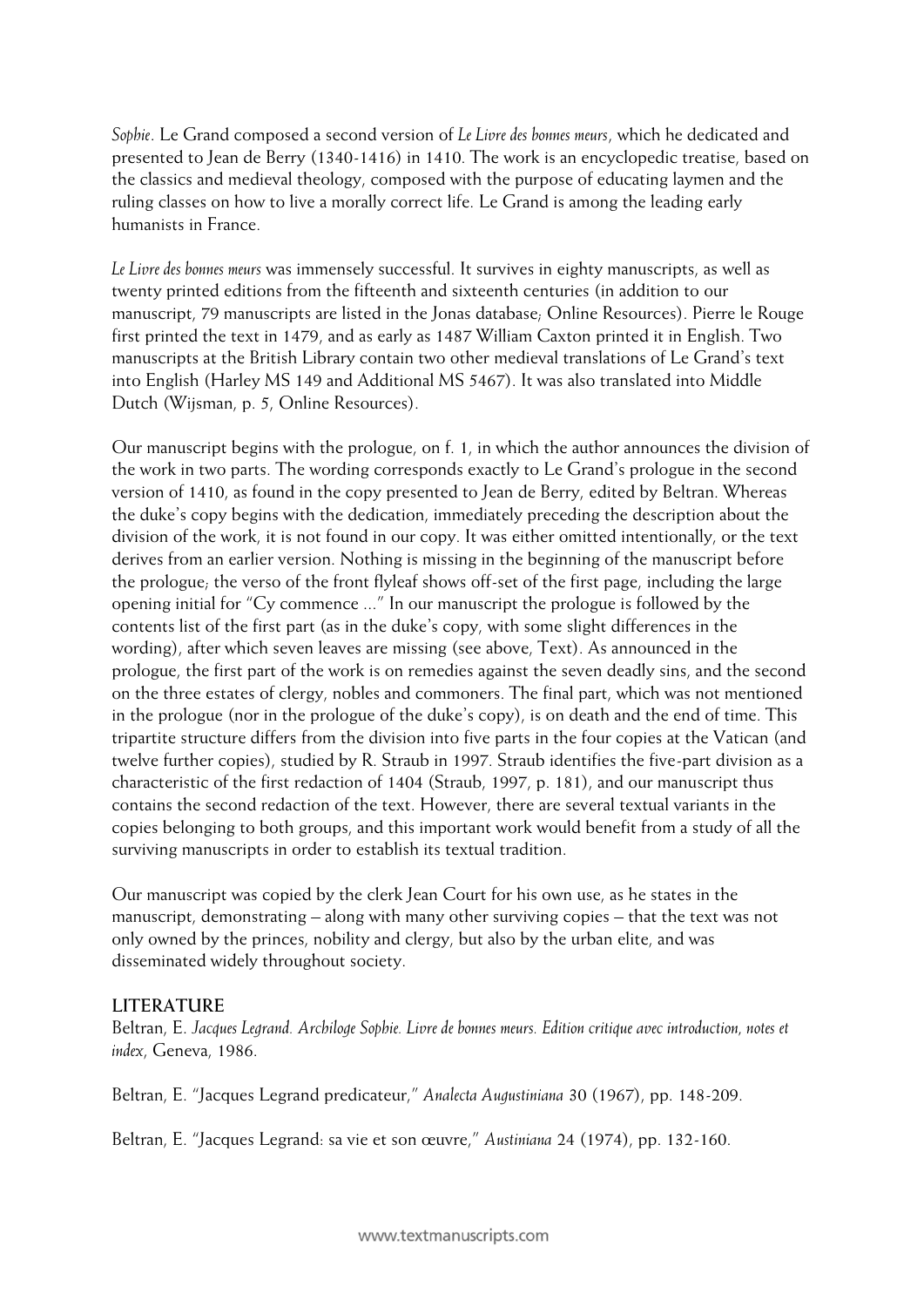Beltran, E. *L'idéal de sagesse d'après Jacques Legrand*, Paris, 1989.

Beltran, E. *Nouveaux textes inédits d'humanistes français du milieu du XVe siècle*, Geneva, 1992.

Bénédictins de Bouveret. *Colophons de manuscrits occidentaux des origines au XVIe siècle*. Vol. 3, Fribourg, 1967, no. 10195.

Bradley, John William. *A Dictionary of Miniaturists, Illuminators, Calligraphers, ..*. vol. 2, G-N, London, 1830-1916.

Chatelet, A. "Un traité de bonnes moeurs écrit et illustré dans une période tourmentée," *Art de l'enluminure* 1 (2002), pp. 40-62.

Di Stefano, G. "Jacques Legrand lecteur de Boccace," *Yearbook of Italian Studies* 1 (1971), pp. 248- 264.

Lefèvre, S. "Jacques Legrand," *Dictionnaire des lettres françaises: Le Moyen Age*, Paris, 1992, pp. 733- 734.

Lindström, B. "Some remarks on two English translations of Jacques Le Grand's *Livre de Bonnes Meurs*," *English Studies* 58 (1977), pp. 304-311.

Monfalcon, J.-B. *Histoire monumentale de la ville de Lyon*, 8 vols, Paris, 1866.

Montandon, A., C. Roussel and M.-C. Grassi, eds. *Bibliographie des traités de savoir-vivre en Europe du Moyen Âge à nos jours*, Clermont-Ferrand, 1995.

Rietstap, J.-B. *Armorial général*, 4 vols, Lyon, 1950.

Straub, R. "Les manuscrits du *Livre de bonnes meurs* conservés à la Biblioteca Apostolica Vaticana," in *'A l'heure encore de mon escrire': aspects de la littérature de Bourgogne sous Philippe le Bon et Charles le Téméraire*, ed. C. Thiry, Louvain-la-Neuve, 1997, pp. 163-182.

Wisman, J. "Jacques Legrand, Christine de Pizan, et la question de la 'nouveleté'," *Medium Aevum*  63 (1994), pp. 75-83.

### **ONLINE RESOURCES**

"Jacques Le Grand," ARLIMA: Les Archives de littérature du Moyen Âge: https://www.arlima.net/il/jacques\_le\_grand.html

"Jacques Legrand," Jonas database, IRHT, Paris: http://jonas.irht.cnrs.fr/consulter/intervenant/detail\_intervenant.php?intervenant=398

*Les Grandes Chroniques de France*, 10 vols, Paris: H. Champion, 1920-1953 (link to Gallica): *https://catalogue.bnf.fr/ark:/12148/cb34014339z*